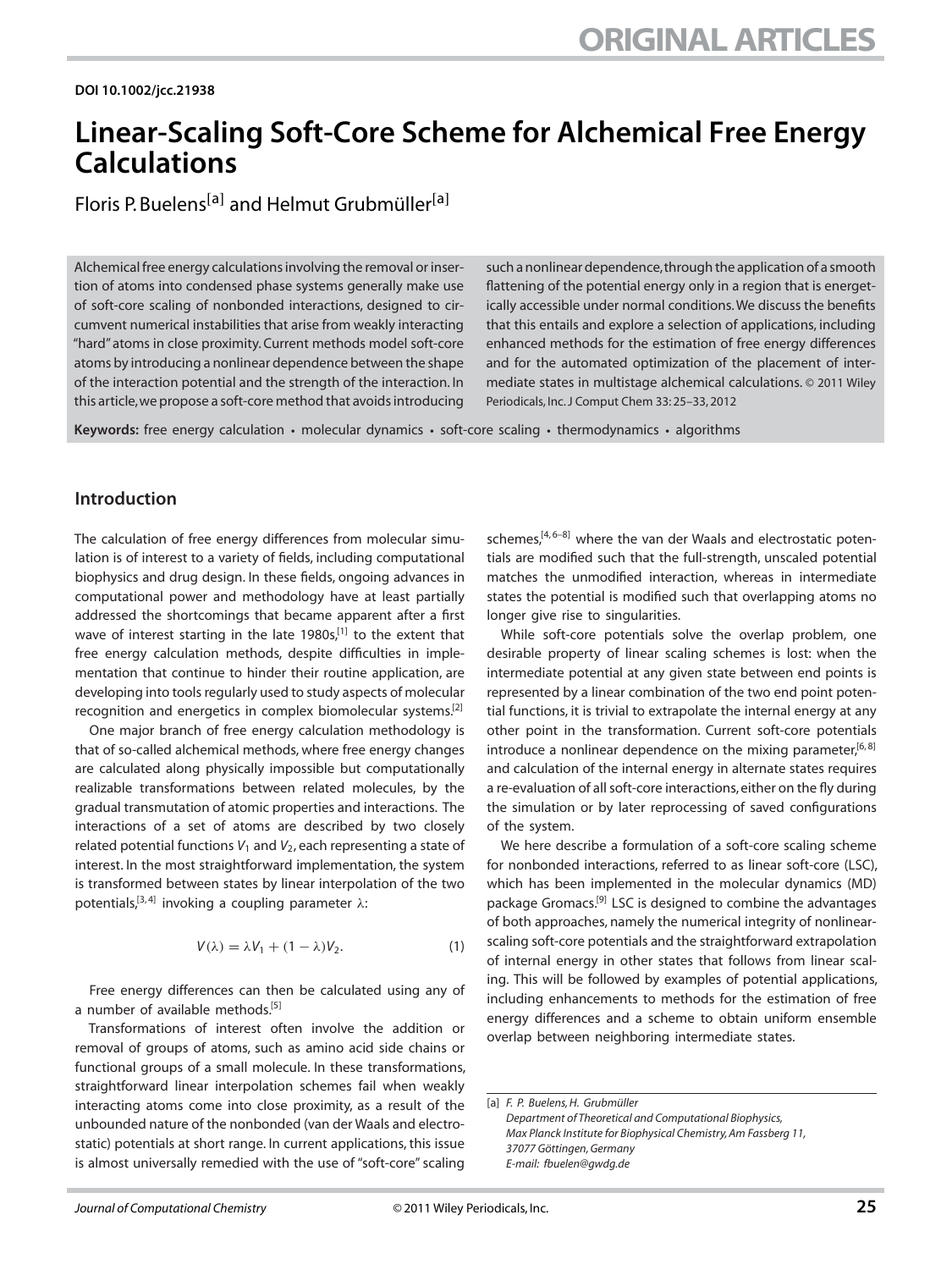## **Concept**

The basis of this work is a modification to nonbonded potential functions designed to fulfil the following two conditions.

First, in the initial and final thermodynamic states ["end states," e.g.,  $\lambda = 1$  for  $V_1$  and  $\lambda = 0$  for  $V_2$ ; eq. (1)], the configurational ensembles generated must be indistinguishable from those generated by the respective unmodified ("native") potentials. If this condition is fulfilled, the free energy difference associated with a hypothetical switch from the modified to the native potential in the end state is by definition zero, and no correction is needed.

Second, those portions of the nonbonded potentials  $(V_{nb})$ that are not energetically accessible under standard conditions, and thus have no influence on the native ensemble, should be optimized for good numerical behavior when scaled linearly. To this end, the linear soft-core potential  $V_{LSC}$  is divided into two regions, native V<sub>nb</sub> and "capped" V<sub>cap</sub>, separated at a threshold distance  $r_{cap}$ , where

$$
V_{LSC}(r) = V_{nb}(r) \quad \text{for } r \ge r_{cap}
$$
  

$$
V_{LSC}(r) = V_{cap}(r) \quad \text{for } r < r_{cap}.
$$

*V*nb can refer to either the van der Waals or the electrostatic portion of the nonbonded potential, or to both. When both are considered simultaneously, a single value of  $r_{\text{can}}$  is applied to all nonbonded interactions. The following discussion assumes that both components are scaled simultaneously, under the control of a single parameter λ.

The cap potential  $V_{cap}$  is designed to match the native potential at *r*cap, with the region below *r*cap altered to eliminate shortrange singularities. Crucially, r<sub>cap</sub> is chosen so that the capped region of the potential is inaccessible at standard temperatures and pressures, leaving the accessible regions of the nonbonded potential unmodified.

#### **Defining** *r***cap**

The first step is to define, for each pairwise soft-core interaction, the value of *r*cap, which sets a threshold inside which a full, unscaled nonbonded interaction is judged to be energetically inaccessible at standard temperature and pressure. Considering that these rules will be evaluated a large number of times in the inner nonbonded loop during MD integration, excessive complexity should be avoided.

A first inaccessible region of configurational space is delineated by large positive van der Waals energies. We postulate that interactions with a van der Waals energy higher than a chosen threshold *V*max will be inaccessible at standard temperature and pressure (Fig. 1). Given a sufficiently conservative choice of *V*max, the region of the nonbonded potential where  $V_{\text{vdw}} > V_{\text{max}}$  may be altered without affecting the accessible energy landscape of the end state.

This first definition will not cover interactions involving hydrogen or other atoms with weak or no van der Waals terms. For these atoms, which are normally shielded by the parent atoms to which they are bonded, the removal of shielding interactions will expose either an electrostatic singularity (Fig. 2d) or a van der Waals radius narrower than the radius actually accessible under standard conditions (Fig. 2g). Such exceptions are caught by defining a minimum allowed separation  $r_{\text{min}}$ ; we determine that no full-strength pairwise nonbonded interaction at standard temperature and pressure would involve distances shorter than  $r_{\text{min}}$ , and cap the potential below  $r_{\text{min}}$  accordingly.



**Figure 1.** LSC applied to Lennard-Jones (a–c) and Coulomb (d–f) functions, with  $V_{\text{max}} = 40$  kcal/mol, for a sample atom pair where charge product  $q_i q_j = -0.1$ , and Lennard-Jones parameters σ<sub>ii</sub> = 3.75 Å and  $\epsilon_{ij}$  = 0.086 kcal/mol.a and d) Unmodified potential energy as a function of separation *r* × *r<sub>cap</sub>* (dotted line) is set as the distance where *V* intersects a chosen threshold Lennard-Jones energy *V*max. The derived value of *r*cap is used to modify both the Lennard-Jones and Coulomb potentials. b and e) Modified (LSC) potential energy, with a dot-dash line showing the original potential. The shaded area, of width  $r_{\text{switch}}$  and bounded to the right by  $r_{cap}$ , represents the range over which the potential is flattened. c and f) Force for LSC (solid line) and unmodified (dot-dash line) potentials.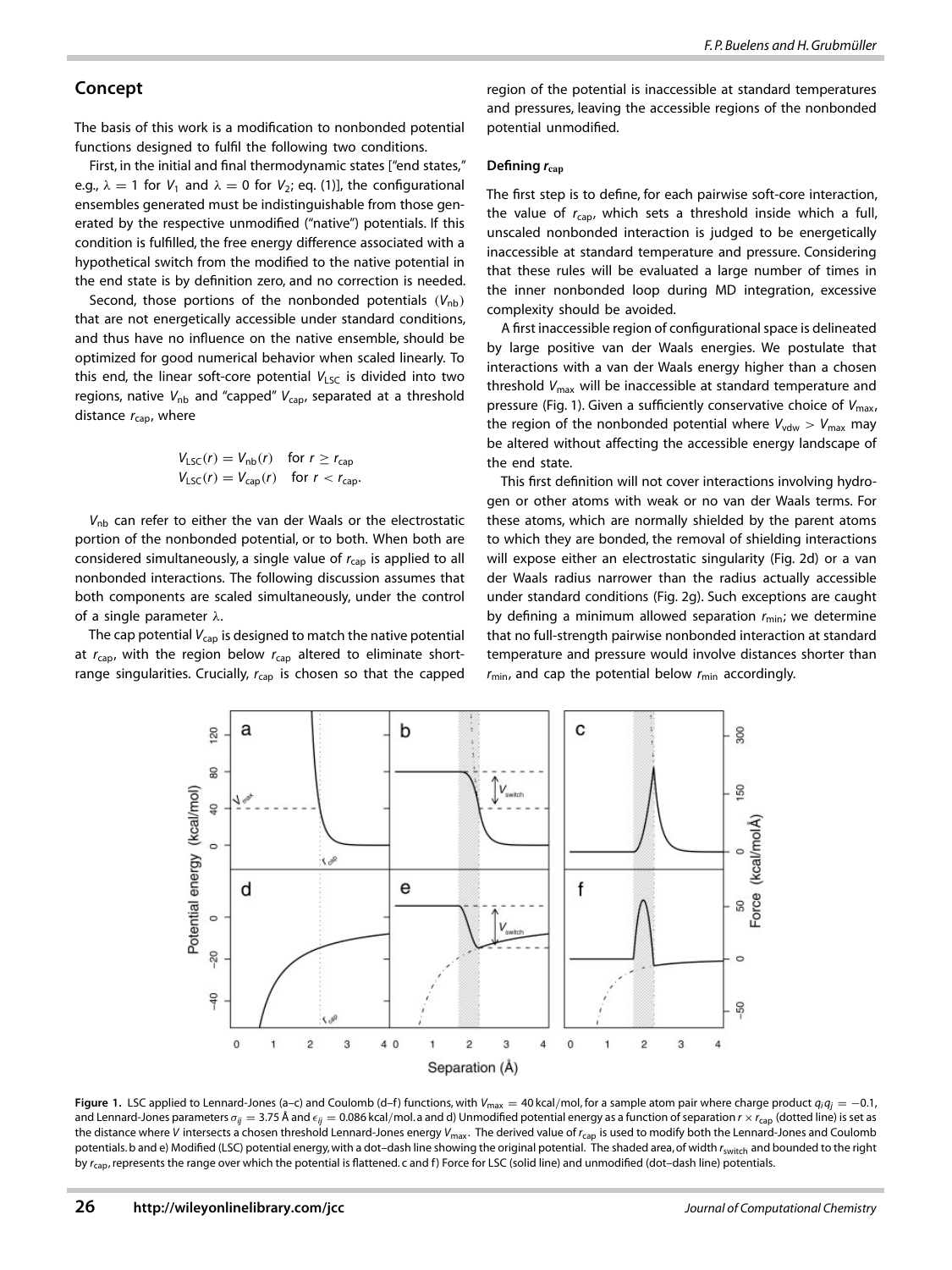

**Figure 2.** Unmodified, nonlinear soft-core and LSC nonbonded potential energy (Lennard-Jones + Coulomb) for three sample atom pairs. Scaled by values of  $\lambda = 1$ , 0.8, 0.6, 0.4, 0.2, and 10<sup>-5</sup>, where  $\lambda = 1$  represents the full-strength, unscaled potential. Heavier lines indicate higher values of  $\lambda$ . a, d, and g) Simple linear scaling of Lennard-Jones and Coulomb potentials. b, e, and h) Nonlinear soft-core potential of Beutler et al.<sup>[6]</sup> (α = 0.5). c, f, and i) LSC potential, with *r<sub>cap</sub>* and *r<sub>switch</sub>* indicated with dotted line; *V*<sub>max</sub> = 40 kcal/mol, *r*<sub>min</sub> = 1.25 Å. a–c) Sample carbon–carbon interaction with  $q_iq_i = -0.1$ ; interaction capped below 2.704 Å. d–f) Atom pair interaction with no van der Waals term, *qiqj* = 0.4; interaction capped below *r*min. g–i) General amber force field (GAFF) hn–hn interaction with *qiqj* = −0.3.Weak Lennard-Jones term; interaction capped below  $r_{\text{min}}$ .

The above criteria allow  $r_{cap}$  to be defined for any arbitrary nonbonded potential function. While *r*cap, through the threshold energy *V*max, is defined with reference to the van der Waals energy for an atom pair, the derived value can be applied to any nonbonded interaction, as shown with the example of the Coulomb potential (Fig. 1).

#### **Cap potential**

The cap potential may,in principle, take any form which eliminates the singularity at zero separation, although the potential energy and its derivative (the force) must be continuous with respect to separation distance to be usable in MD simulation.

A straightforward approach could be to bring the force linearly to zero below *r*cap, resulting in a quadratically smooth leveling of the potential energy curve. Such an approach would result in a manageable cap on the nonbonded potential in many cases.

However, this approach does not take into account that the nonbonded force at r<sub>cap</sub> need not be repulsive. In the example of an alchemically scaled interaction between a negatively charged atom and a hydrogen atom with no Lennard-Jones term, the force at r<sub>cap</sub> will be strongly attractive. In this case, a simple force interpolation to zero will result in a "negative cap," where the energy for superimposed atoms is more favorable than that at the capping distance, which risks violating the principle that the capped portion of the potential must be inaccessible under standard conditions.

To ensure a well-defined capped potential surrounding each atom, such that the potential energy of the capped portion of the LSC potential is guaranteed to be less favorable than that at  $r_{\text{cap}}$ , cubic polynomial functions are defined for both the van der Waals and electrostatic potentials with the following properties:

$$
V_{\text{LSC}}(r) = \begin{cases} V(r_{\text{cap}}) + V_{\text{switch}} & \text{for } r \le (r_{\text{cap}} - r_{\text{switch}}) \\ ar^3 + br^2 + cr + d & \text{for } r_{\text{cap}} - r_{\text{switch}} < r < r_{\text{cap}} \\ V(r) & \text{for } r \ge r_{\text{cap}} \end{cases}
$$
\n
$$
f_{\text{LSC}}(r) = \begin{cases} 0 & \text{for } r \le (r_{\text{cap}} - r_{\text{switch}}) \\ -(3ar^2 + 2br + c) & \text{for } r_{\text{switch}} < r < r_{\text{cap}} \\ f(r) & \text{for } r \ge r_{\text{cap}} \end{cases}
$$

where  $V(r)$  and  $f(r)$  represent the unmodified potential energy and force functions,  $V_{LSC}(r)$  and  $f_{LSC}(r)$  are the respective linearscaling soft-core equivalents, V<sub>switch</sub> is the final energy penalty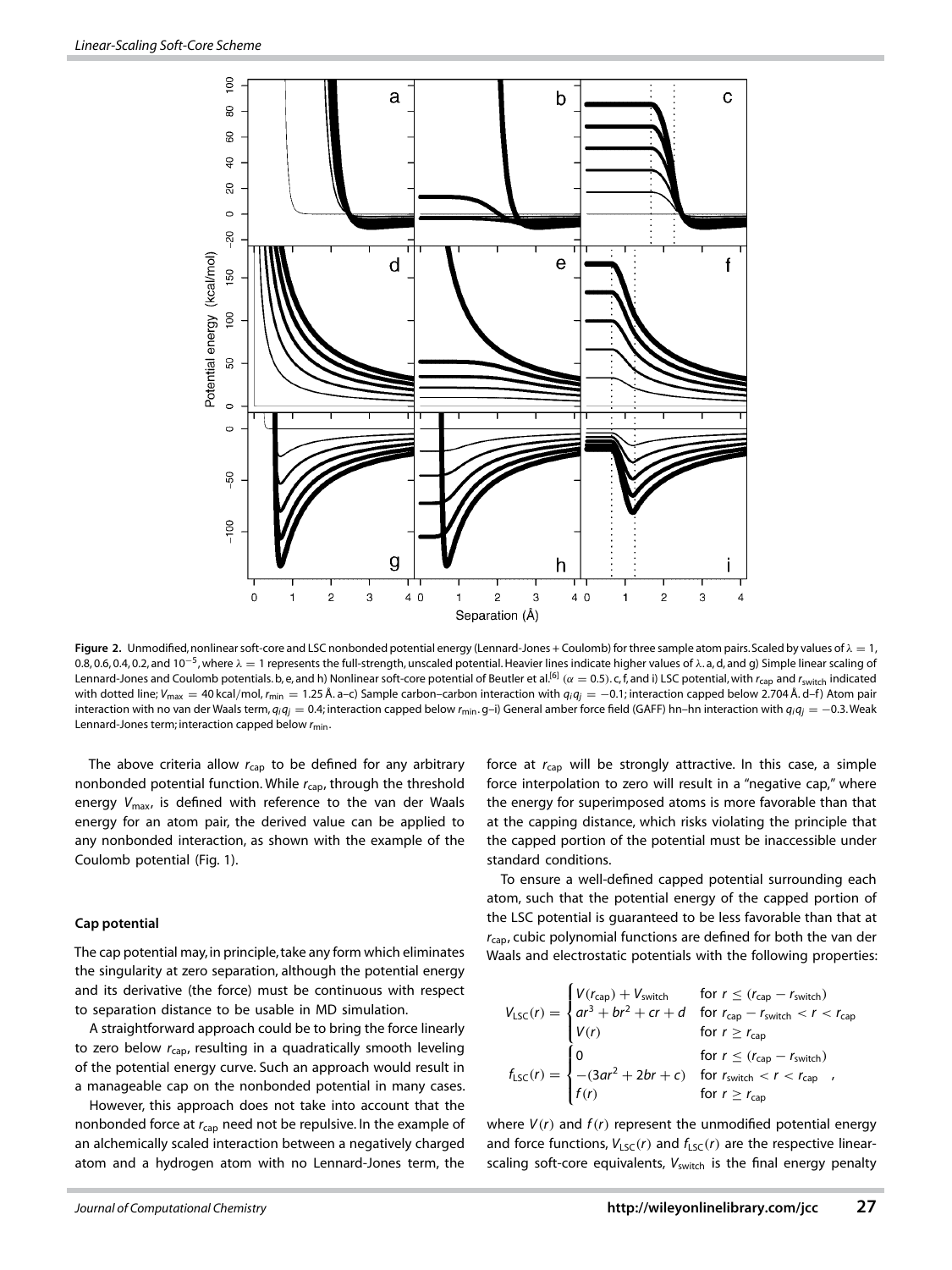over and above the potential energy at r<sub>cap</sub> for a separation of zero, and *r*switch is the distance over which *V*switch is reached (Fig. 1). Parameters *a*–*d* are calculated to match the boundary conditions at  $r_{switch}$  and  $r_{cap}$ .

# **Computational Details**

The decision whether to cap each nonbonded interaction must be taken on a pair-by-pair basis. While evaluation of conditional statements in the inner loop of the code will generally impair performance, the fact that in Gromacs, alchemically scaled interactions are channeled into a separate pair list and evaluated using a distinct set of routines means that only a small minority of force evaluations is affected.

For each atom pair interaction:

• The native function (electrostatic and van der Waals) for the atom pair is evaluated.

• If the van der Waals potential energy for the pair exceeds  $V_{\text{max}}$ , or the separation between the atom pair is less than  $r_{\text{min}}$ ,  $r_{\text{cap}}$  is set so that  $V(r_{\text{cap}}) = V_{\text{max}}$  or  $r_{\text{cap}} = r_{\text{min}}$ . Both the native electrostatic and van der Waals potentials are discarded and replaced by respective capped versions.

• Energy and force, native or capped, are then scaled linearly according to the appropriate value of  $\lambda$ .

At this stage, a check is performed as to whether the capped potential has been applied to a full strength, end state interaction (e.g., a capped interaction was multiplied by a value of  $\lambda = 1$ ). This circumstance represents a violation of the principle that the capped portion of the LSC potential must be inaccessible for the full strength potential, and a warning is issued. If no such warnings are received over the course of a simulation at  $\lambda = 0$ or  $\lambda = 1$ , this condition is met and the integrity of the end state is guaranteed.

#### **Choice of parameters**

The LSC scheme includes the adjustable parameters  $V_{\text{max}}$ ,  $r_{\text{min}}$ , *V*switch, and *r*switch, which, respectively, determine the distance at which regular interactions are capped, the minimum allowed distance before a cap is applied, the total energy of the smooth cap potential, and the distance over which the cap is applied. These parameters are tuneable to meet the needs of the application. We here discuss parameter choice for a typical system (condensed phase, all-atom force field at 298 K and atmospheric pressure).

As discussed above, the choices of V<sub>max</sub> and  $r_{\text{min}}$  are dictated by the need to define r<sub>cap</sub> such that the altered region of the unscaled potential is energetically inaccessible. A intuitive starting point for *V*max would be to consider the collision of simple Lennard-Jones particles and to choose an energy level unlikely ever to be observed on MD time scales. A value of 15 kcal/mol would fulfil this criterion, as less than one event per  $10^{11}$  would be expected to exceed this energy. However, when considering charged particles, dipoles and solvent shielding in the condensed phase, atom pair interaction energies will routinely exceed this value. Considering these issues, we found a value of *V*max = 40 kcal/mol, taking into consideration only the van der Waals component of the interaction energy, was sufficiently

conservative for a contrived test simulation setup consisting of a mixture of water and high concentrations of monovalent and divalent ions and polar and nonpolar organic molecules, with no violations of the rule observed in 20 ns of simulation. The value  $r_{\text{min}} = 1.25 \text{ Å}$  was empirically derived from the same test system. Less conservative values can also be successfully used.

While the quantity *V<sub>switch</sub>* on the one hand serves to ensure that overlapping states are always unfavorable relative to the native potential, the choice of V<sub>switch</sub> and  $r_{switch}$  is also dictated by the need to bring the force to zero in a controlled manner. Excessively small values will lead to violent changes in the force, culminating in the limit of  $V_{switch} \rightarrow 0$  or  $r_{switch} \rightarrow 0$  in a discontinuity, resulting in integration errors and possible simulation instability. The suggested values of  $V_{switch} = 40$  kcal/mol for the van der Waals and 20 kcal/mol for the electrostatic potential, and  $r_{switch} = 0.4 \text{ Å}$  were chosen conservatively to avoid changes in the force any steeper than those imposed by the original potential.

## **Applications**

Assuming linear scaling of other components of the potential function, like bonded interactions, the LSC potential permits the hybrid potential to be composed entirely of linear combinations of two end point potential functions,without the loss of numerical integrity this normally implies. As a consequence, it is trivial to extrapolate the internal energy of any arbitrary hybrid state of the system using only the derivative *dV*/*d*λ.

Such extrapolation of the internal energy for arbitrary states along a linear transformation pathway is useful for a number of techniques which make use of ensemble reweighting or otherwise require knowledge of the energy difference associated with a hypothetical switch to another state. The remainder of this section will explore examples that seek to illustrate potential applications and advantages over non-LSC scaling schemes.

#### **Free energy calculation techniques**

Broadly, three categories of methods are commonly used for the calculation of free energies from alchemical simulations at equilibrium: thermodynamic integration  $(TI)$ ,  $[10]$  exponential averaging (EXP) with the Zwanzig formula<sup>[11]</sup> and Bennett's acceptance ratio method  $(BAR)$ , <sup>[12]</sup> along with a recently developed elaboration, multistate BAR or MBAR.[13] All three methods can benefit from the use of the LSC potential.

**EXP and BAR.** Both EXP and BAR depend on the calculation of instantaneous work values between neighboring states of a multistage alchemical free energy calculation. For each pair of states A and B, instantaneous work values  $W_{A\rightarrow B} = E_B - E_A$  are calculated for configurations generated in ensemble A, and values  $W_{B\rightarrow A} = E_A - E_B$  for configurations generated in ensemble B. On the basis of these values, free energy differences may be estimated, either in a directional manner from A to B and *vice versa* with EXP, or by means of statistically optimized overlap sampling with BAR. Non-linear soft-core methods require such work values to be calculated at the level of the inner loop of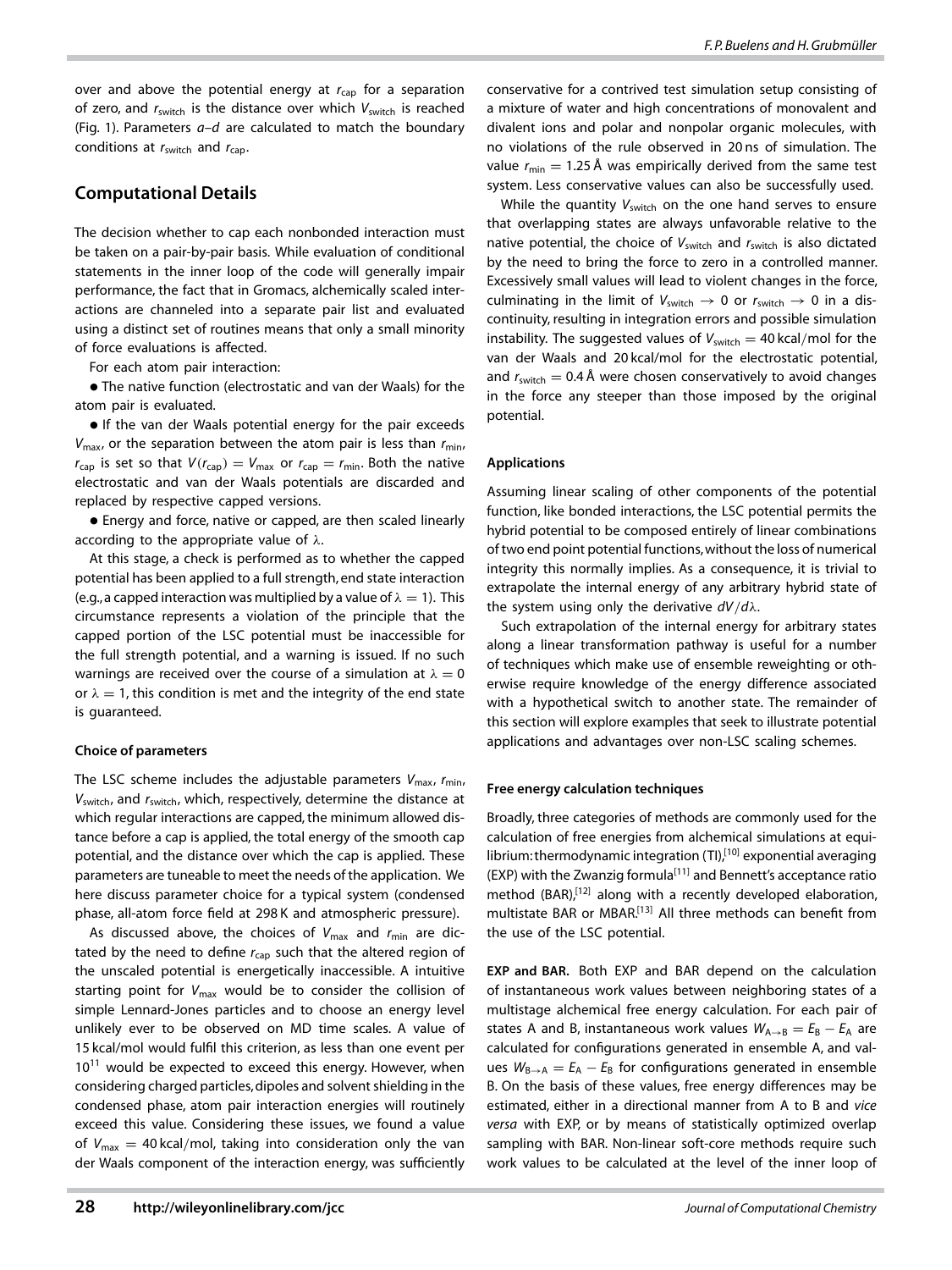the nonbonded interaction calculation, either by postprocessing of stored trajectories with a different potential function or at run-time. This need not represent a significant burden in terms of computational cost or code complexity, although linear extrapolation would reduce both to some extent.

In contrast, the practicality of MBAR is greatly enhanced by LSC scaling. MBAR analysis requires the availability of instantaneous work values associated with every possible pairing of states in the transformation; for *n* intermediate states, this implies the calculation of  $n - 1$  work values at regular intervals in each simulation. Although the associated computational cost for runtime calculation need not be large (only those interactions that are alchemically scaled need to be re-evaluated,and work values need not be calculated at every step), there is a significant overhead in code and workflow complexity, and to some extent for long simulations with large values of *n*, in terms of data storage and memory requirements.Linear scaling avoids these overheads;only *dV*/*d*λ must be calculated and stored, and instantaneous work values between pairs of states can be calculated straightforwardly during MBAR analysis.

**Thermodynamic integration** TI is another widely applied free energy calculation technique; the free energy for an alchemical transformation may be estimated as the integral of *dV*/*d*λ along the transformation pathway. All implementations of TI are to some extent subject to bias arising from the numerical estimation of the integral based on data from a finite number of intermediate states. Basic schemes like trapezoidal integration are particularly weak in this respect; higher-order interpolation schemes have been shown to perform better.<sup>[14]</sup> Here, we explore a higherorder spline-based interpolation scheme, which makes use of ensemble reweighting techniques made possible by the linearscaling nature of the LSC potential.

Fundamentally, the implementation of a TI scheme requires only the calculation of the derivative of the potential function with respect to  $\lambda$ . With linear mixing as per  $V_{\lambda} = (1 - \lambda)V_{\text{start}} + \lambda V_{\text{end}}$ the derivative is simply  $V_{\text{end}} - V_{\text{start}}$ ; these values of  $dV/d\lambda$  are collected during the simulation and stored for later analysis.

The average over a thermodynamic ensemble B of any thermodynamic observable *x* can be estimated on the basis of a sample from a closely related ensemble A according to:[15]

$$
\langle x \rangle_{\text{B}} = \frac{\langle x \exp[W_{\text{A} \to \text{B}}/k_{\text{B}}T] \rangle_{\text{A}}}{\langle \exp[W_{\text{A} \to \text{B}}/k_{\text{B}}T] \rangle_{\text{A}}}.
$$
 (2)

This reweighting approach can be applied to estimate the value of *dV*/*d*λ at any arbitrary point of the transformation. In principle, this approach could be used to construct a fine-grained estimate of the shape of the full integral, although the statistical quality of the estimated values will reduce as work values  $W_{A\rightarrow B}$ increase with decreasing overlap between ensembles A and B. We here apply an alternative approach: estimates of *dV*/*d*λ are made for values of  $\lambda$  only slightly outside the simulated ensembles, and used to estimate higher derivatives of the free energy with respect to  $\lambda$  with a finite difference approach. These higher derivatives can then be used as a physically derived input for higher-order interpolation schemes.

To estimate second and higher derivatives of the free energy with respect to  $\lambda$  by finite difference, we state the fundamental relationship<sup>[10]</sup>:

$$
G'(\lambda) = \left\langle \frac{dV}{d\lambda} \right\rangle_{\lambda'},\tag{3}
$$

where the angle brackets with subscript  $\lambda$  indicate an ensemble average collected for a given value of λ. Applying eq. (2), we can reweight the ensemble generated at  $\lambda$  to estimate ensemble averages of  $dV/d\lambda$  for  $\lambda - \Delta\lambda$  and  $\lambda + \Delta\lambda$ , where  $\Delta\lambda$  is chosen as small as practically possible. *G*"(λ) is then approximated as:

$$
G''(\lambda) \approx \frac{G'(\lambda + \Delta \lambda) - G'(\lambda - \Delta \lambda)}{2\Delta \lambda}.
$$
 (4)

Iterative application following the pattern:

$$
G'''(\lambda) \approx \frac{G''(\lambda + \Delta\lambda) - G''(\lambda - \Delta\lambda)}{2\Delta\lambda}
$$
 (5)

allows the estimation of derivatives to arbitrary order.

Any numerical integration scheme implicitly involves predicting the shape of the curve between sampled data points; we here seek to extrapolate  $G' = \langle dG/d\rangle$  by spline interpolation. Splines *S* of order *m* can be used to interpolate *G'* for each section  $\lambda_i \rightarrow \lambda_{i+1}$ :

$$
G'(\lambda) \approx S(\lambda) = \sum_{j=0}^{m} c_j (\lambda - \lambda_j)^j,
$$
 (6)

where  $c_{0,m}$  are parameters fitted such that for each piecewise polynomial from  $\lambda = \lambda_i$  to  $\lambda = \lambda_{i+1}$ , derivatives of *S* (e.g., of *G* ) up to order *m* − 2 are continuous between neighboring polynomials. When fitting derivatives of *S* of order *x*, a spline of order  $m = 2x + 1$  results in a unique solution for each polynomial segment. Note that interpolation incorporating no derivatives of *S* (e.g., *G'* and no higher) corresponds to  $m = 1$ , which reduces to trapezoidal integration.

For a free energy calculation with data sampled in *n* intermediate states, the TI estimate is then given by

$$
\Delta G = \sum_{i=0}^{n-1} \int_{\lambda_i}^{\lambda_{i+1}} G'(\lambda) d\lambda
$$

$$
\approx \sum_{i=0}^{n-1} \int_{\lambda_i}^{\lambda_{i+1}} S(\lambda) d\lambda, \tag{7}
$$

where the integrals of each segment *S*(λ) can be evaluated analytically.

#### **Automated balancing of ensemble overlap**

The degree of overlap along the chain of ensembles that describes a multistage transformation is a key determinant of the efficiency of estimation of free energy differences.[12] By extension, a transformation pathway designed for optimal efficiency should attempt to balance the extent to which neighboring distributions along the chain overlap.<sup>[16,17]</sup> We here propose a method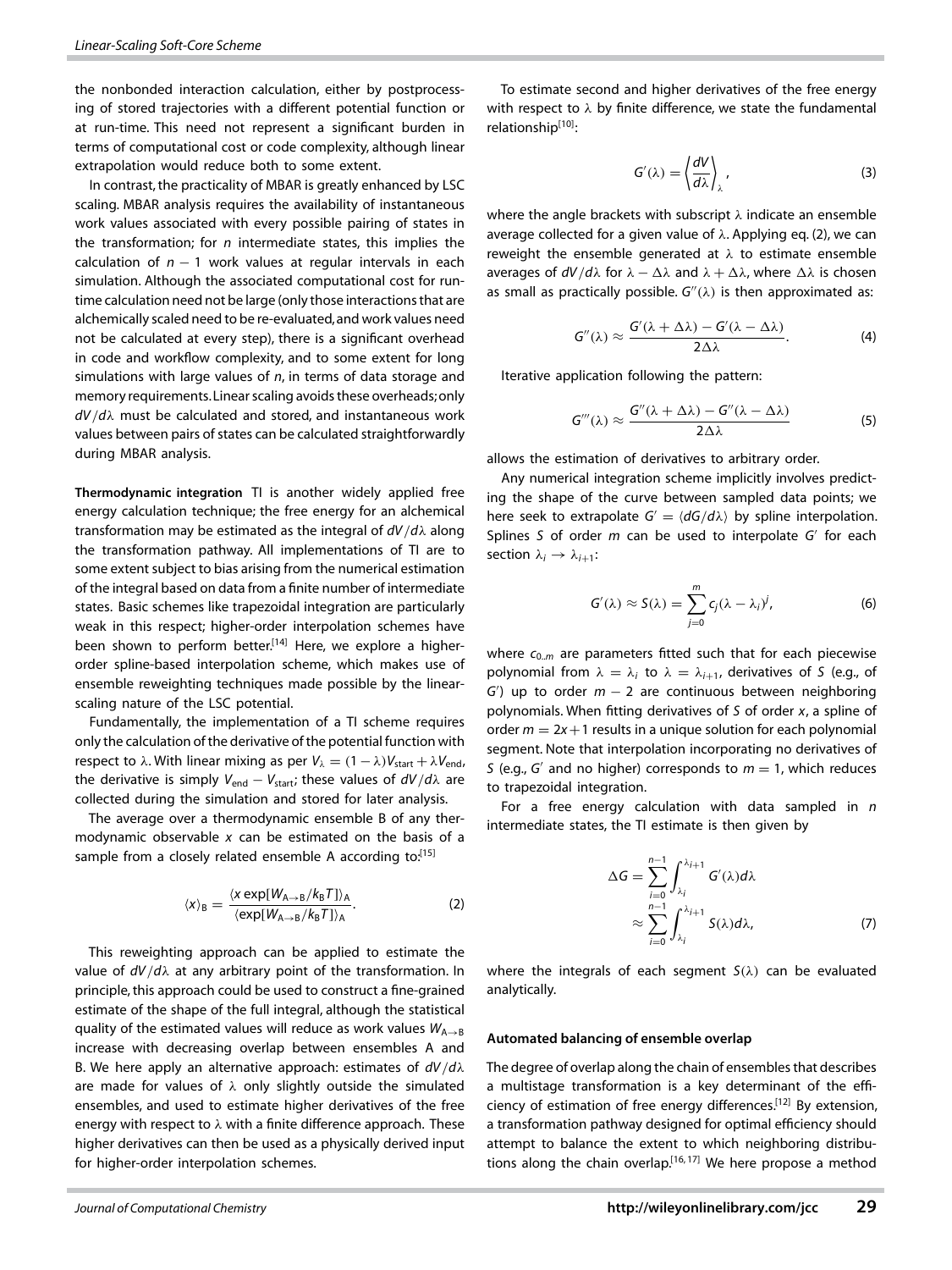which automates the generation of a chain with balanced ensemble overlap, building on the observation that the probability of replica exchange acceptance between neighboring ensembles is a quantitative measure of the extent of their overlap.  $[18]$ 

Replica exchange between intermediate stages in an alchemical transformation is a form of Hamiltonian replica exchange,<sup>[19, 20]</sup> where the difference in internal energy between related potential functions is used as the exchange quantity, as opposed to the more widely used temperature temperature replica exchange technique.<sup>[21]</sup> Hamiltonian replica exchange can allow barriers to sampling along the  $\lambda$  coordinate to be crossed more readily and thereby enhance sampling.

The probability *p* of exchange move acceptance between two configurations *i* and *j*, belonging to two intermediate states *A* and *B* with potential functions  $V_A$  and  $V_B$ , is given by

$$
p = \exp\left(\frac{V_{A}(i) - V_{B}(i) + V_{B}(j) - V_{A}(j)}{K_{B}T}\right).
$$
 (8)

The use of linear scaling means that  $V_B(i)$  and  $V_A(j)$  are readily available from only the values of *dV*/*d*λ with no need for inner loop calculations, avoiding associated computational and code maintenance overheads. Extension to all-pairs exchange<sup>[22]</sup> likewise requires no additional computation of energy differences.

To estimate the average exchange probability  $\langle p \rangle$ , and thereby the degree of ensemble overlap between two sampled ensembles A and  $B<sub>i</sub><sup>[18]</sup>$  we repeatedly apply eq. (8) with a random sample of configurations *i* and *j*, respectively drawn from A and B. The accumulated average probability will approach the underlying statistical mechanical probability of exchange between configurations of ensembles A and B.

With a linear-scaled potential, this approach can easily be extended to incorporate hypothetical intermediate states, for which no data have been collected directly. Data for such a hypothetical ensemble C, closely related to ensemble B, may be generated by taking a sample from ensemble B, with the probability of picking each configuration weighted according to  $exp(W_{B\rightarrow C}/k_BT)$ .<sup>[15, 23]</sup> The sample from hypothetical ensemble C can then be used to estimate the average exchange frequency between configurations of C and any other ensemble, whether explicitly simulated or hypothetical.

Given an alchemical transformation consisting of *n* states *i*, an initial simulation with arbitrarily distributed intermediates will yield data for which the acceptance probability  $\langle p \rangle$  between states *i* and *i* + 1 can be observed, giving a vector of *n* − 1 successive acceptance probabilities  $\langle p_{i\rightarrow i+1} \rangle$ . Considering successive exchanges in  $\lambda$  as a cumulative chain of probabilities, a target acceptance probability  $p_t$  can then be defined as the  $(n - 1)$ th root of the product:

$$
P_{t} = \sqrt[n-1]{\prod_{i=0}^{i
$$

Leaving the (physically relevant) first and last states intact, the intervening space on the  $\lambda$  axis can then be filled with the remaining *n* − 2 intermediate states, by instating a new value of λ for each intermediate *i* and iteratively adjusting it until the probability of exchange with ensemble *i* − 1 matches the target probability. Iterative application of this procedure with successively refined values of  $p_t$  and/or fresh data sampled from the new set of intermediate states should generate a set of  $\lambda$ values such that the probability of exchange between ensembles representing neighboring intermediate states uniformly matches the target value  $p_t$ .

## **Results and Discussion**

The LSC potential was implemented in Gromacs 4.0.5. To demonstrate functioning of the methods proposed, we considered the decoupling of a small molecule, indole, from a TIP3P water environment. The measurement system consisted of indole, parameterized according to the general amber force field, $[24]$ in a periodic rhombic dodecahedron with 1011 water molecules. MD simulations were performed using particle mesh Ewald for full electrostatic integration, with a real-space cutoff of 10 Å, interpolation order 4 and a grid spacing of 1.2 Å. Van der Waals interactions were truncated using a switching function acting from 8 to 9 Å; an analytical correction for neglected long-range van der Waals interactions was applied to energy and pressure. Bond lengths involving hydrogen were constrained and a time step of 2 fs was used. The alchemical transformation was performed using 16 intermediate states describing the transformation from  $\lambda = 0$  (indole decoupled from surroundings, with intramolecular interactions unmodified) to  $\lambda = 1$  (all van der Waals and electrostatic interactions at full strength). Replica exchanges were attempted every 100 steps. No stability problems were encountered in MD based on the LSC potential. LSC parameters of  $V_{\text{max}} = 40$  kcal/mol,  $r_{\text{min}} = 1.1$  Å and  $r_{\text{switch}} = 0.4$  Å were used. *V<sub>switch</sub>* was set to 40 kcal/mol for the van der Waals and 20 kcal/mol for the electrostatic potential.

#### **Ensemble overlap**

The spacing of intermediate simulations across the  $\lambda$  axis was optimized with the scheme described earlier. Consistency of the resulting distribution was assessed by repeating the protocol five times with different initial distributions; intermediates for the first replicate were uniformly distributed from 0 to 1, and for the remaining four were placed at random. Each of the five replicates of 16 intermediates was initially simulated for 40 ps,and the resulting samples were used to calculate the probability of exchange between the neighboring ensembles and to estimate the  $\lambda$  spacing required for uniform replica exchange probability.

After the first round of sampling, all five replicas showed a negligible  $(<10^{-3})$  probability of exchange between intermediate  $i = 0$  and  $i = 1$ , and probabilities ranging from 0.24 to 0.995 for exchanges in the range  $i = 1$  to  $i = 15$  (Fig. 3a). The apparent lack of ensemble overlap between the first and second intermediates can be interpreted in the context of the cavity formation process that occurs on coupling of a molecule to surrounding solvent. With the LSC parameters used, this process occurs approximately in the region  $0 < \lambda < 0.02$ ; neither uniform nor random spacing placed any intermediate state in this region.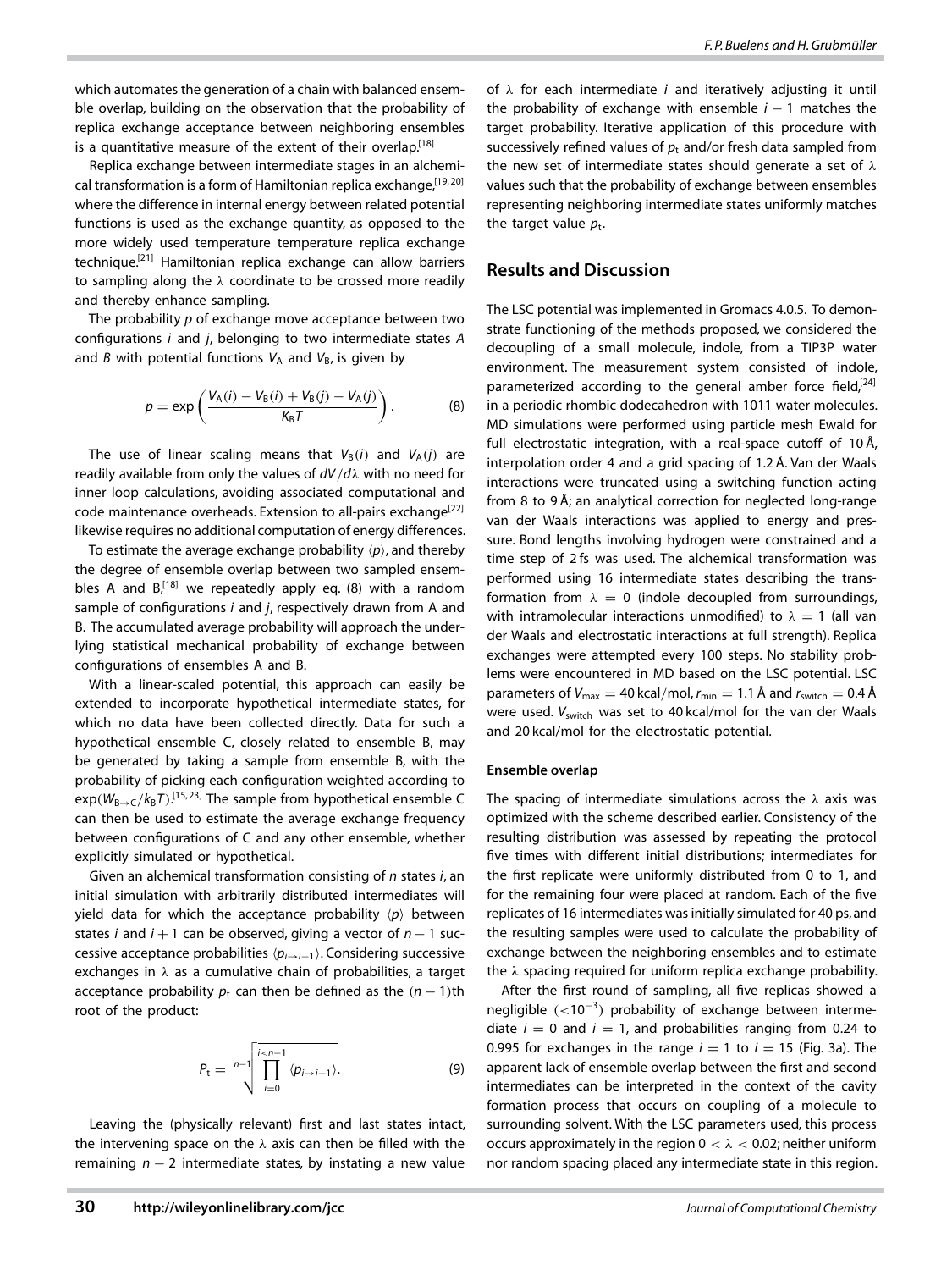

Figure 3. Iterative adjustment of intermediate states showing convergence toward uniform replica exchange acceptance probability. Each mark represents the average acceptance probability for exchange attempts between the ensembles to the left and right,with five replicates in each instance.a) Acceptance probabilities prior to optimization; note negligible probability of exchange between *i* = 0 and *i* = 1. b and c) Probabilities after one (b) and two (c) refinement cycles, each based on 16  $\times$  40 ps of sampling. d) Probabilities after exhaustive sampling.

A refined  $\lambda$  spacing based on the initial suboptimal sample was derived according to the described method. After a second 40 ps round of sampling with refined  $\lambda$  values, a distribution of average replica exchange probabilities emerged with a range of 0.1–0.74. After a second refinement of  $\lambda$  spacing, a third 40 ps sample showed convergence of replica exchange probabilities, with  $0.484 \pm 0.048$  over the 75 exchange pairs (five replicates of 15; Fig. 3c).

Having shown apparent convergence on the basis of 80 ps of sampling and two rounds of refinement for this system, convergence with longer samples was assessed; a correct implementation should show perfect uniformity in the large sample limit. 5 ns of data was collected for each of the five replicates of 16 intermediate states each, using the spacing from the second round of refinement. The spacing was again refined on the basis of this sample, and a further  $16 \times 5$  ns of data were collected. Observed exchange probabilities approached uniformity across all five replicates, at  $0.480 \pm 0.003$  over 75 exchange pairs (Fig. 3d).  $\lambda$  values for the five replicates were tightly converged, with the range of values representing  $0.07 \pm 0.05\%$  of the average in each of the 16 intermediate states, indicating the emergence of a single consensus solution.

The validity of the average replica exchange probability as a measure of the overlap between neighboring distributions was tested by examining the distributions of work values for transformations between neighboring ensembles ( $W_{A\rightarrow B}$  and *W*<sub>B→A</sub>; Fig. 4). Across the 75 pairs of neighbors, work value distribution overlap determined from kernel density estimates was well converged at  $0.62 \pm 0.02$ .

#### **Thermodynamic integration**

To assess the performance of integration schemes based on higher-order derivatives, an exhaustive calculation of the hydration free energy of indole was performed. Ninety-six intermediate states ( $\lambda_i$ ) from  $\lambda_0 = 0$  to  $\lambda_{95} = 1$ , distributed for uniform replica exchange acceptance probability according to the method described above, were simulated for 5 ns each. Subsets of the 96-point sample were analyzed by spline interpolation using derivatives of *G* up to order 5, corresponding to splines up to order 9, and additionally using BAR. Spline-interpolated curves based on subsets of the 96 points qualitatively reproduced the shape of the G' curve better with increasing interpolation order (Fig. 5). The resulting free energy estimates (Table 1)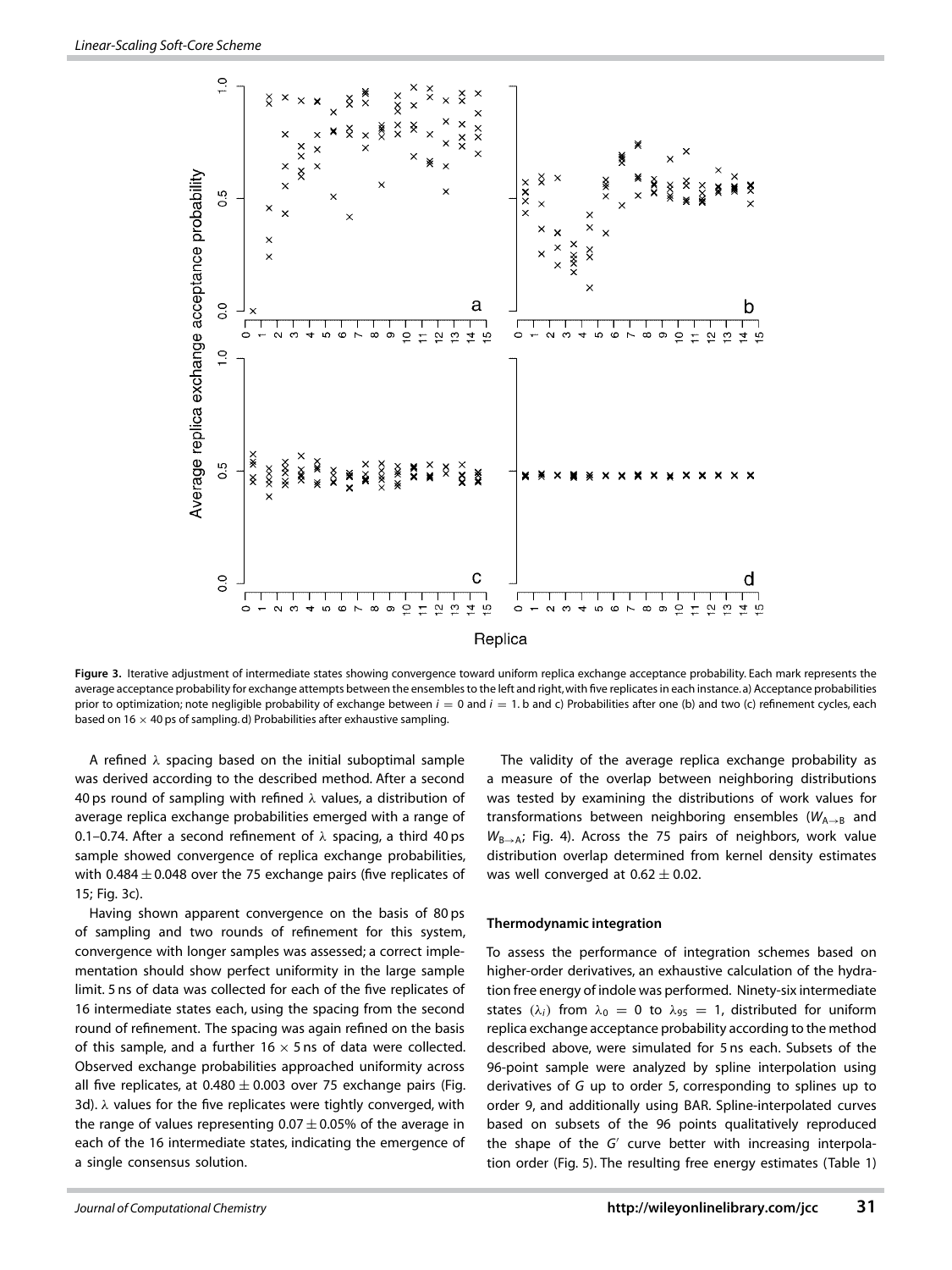

**Figure 4.** Distributions of instantaneous work values for transformations A → B (solid) and B → A (broken line) between neighbors after optimization of the 16-state transformation described in the text, with overlap highlighted. Scale omitted for clarity.



Figure 5. Interpolation of G' showing trapezoidal and progressively higherorder spline schemes. Inset: full TI curve for the hydration of indole. Main plot: detail showing region of greatest curvature. Large circular markers show data points from which splines were derived; intervening small circular markers represent sampled data not included in the analysis. Four curves show the interpolation of *G'* using progressively higher derivatives of *G* up to order 4  $(G''')$ , with splines of order  $m = 1$  (trapezoidal), 3, 5, and 7. The curve for order 5 (*m* = 9) closely matches that for order 4 and is not shown.

quantitatively show faster convergence as a function of the number of data points provided. Whereas the trapezoidal estimate continues to decrease monotonically even approaching the full set of 96 points, higher-order schemes approached a consensus value using data from as few as nine (order 5) to 13 (order 2) intermediate simulations, representing 7–10 times fewer data points.

Based on these measurements, higher-order spline schemes, incorporating higher derivatives of *G* derived from ensemble reweighting techniques rendered practical with use of the LSC potential, appear capable of significantly improving the quality

**Table 1.** Indole hydration free energy (kcal/mol) based on progressively larger subsets of a 96-point sample (5 ns/point), calculated using BAR and spline-interpolated integration incorporating derivatives of *G* of progressively higher order.

|                   |            |         | TI                 |                          |                                |                                      |  |
|-------------------|------------|---------|--------------------|--------------------------|--------------------------------|--------------------------------------|--|
| Nr. intermediates | <b>BAR</b> | G'      | $G^{\prime\prime}$ | $G^{\prime\prime\prime}$ | $G^{\prime\prime\prime\prime}$ | $G^{\prime\prime\prime\prime\prime}$ |  |
| 3                 | $-3.32$    |         | $40.72 - 111.63$   | 826.7                    | $-6968$                        | 61696                                |  |
| 5                 | $-4.14$    | 4.49    | $-15.56$           | 13.19                    | $-33.30$                       | 56.45                                |  |
| 7                 | $-4.06$    | $-0.20$ | $-6.32$            | $-2.46$                  | $-5.17$                        | $-3.24$                              |  |
| 9                 | $-4.06$    | $-1.97$ | $-4.73$            | $-3.73$                  | $-4.20$                        | $-3.98$                              |  |
| 13                | $-4.05$    | $-3.13$ | $-4.17$            | $-4.02$                  | $-4.05$                        | $-4.04$                              |  |
| 17                | $-4.05$    | $-3.53$ | $-4.08$            | $-4.04$                  | $-4.04$                        | $-4.04$                              |  |
| 25                | $-4.03$    | $-3.80$ | $-4.04$            | $-4.03$                  | $-4.03$                        | $-4.03$                              |  |
| 33                | $-4.03$    | $-3.90$ | $-4.03$            | $-4.03$                  | $-4.03$                        | $-4.03$                              |  |
| 49                | $-4.03$    | $-3.97$ | $-4.03$            | $-4.03$                  | $-4.03$                        | $-4.06$                              |  |
| 96                | $-4.03$    | $-4.01$ | $-4.03$            | $-4.03$                  | $-4.03$                        | $-4.06$                              |  |

of TI estimates of free energy differences. However, in this test BAR stands out as the most efficient estimator, approaching the consensus value with as few as five intermediate states.

## **Comparison with nonlinear soft-core scheme**

The LSC scheme described is proposed as an alternative to a number of nonlinear-scaling soft-core interaction schemes, which are in common use. We compared the performance of LSC against the soft-core potential of Beutler et al.,<sup>[6]</sup> as implemented in Gromacs. Using the methodology described earlier, but with iterative and time-consuming MD sampling of candidate ensembles in the nonlinear case as opposed to ensemble reweighting in the LSC case, we derived chains of ensembles with uniform overlap, describing the decoupling of indole from an aqueous environment. For this comparison, only the van der Waals component of the insertion process was considered. In both cases, 14 intermediate states were required to produce a chain with replica exchange probability around 0.5; LSC appeared to perform marginally better, with an average exchange frequency of 0.509 with 14 states,